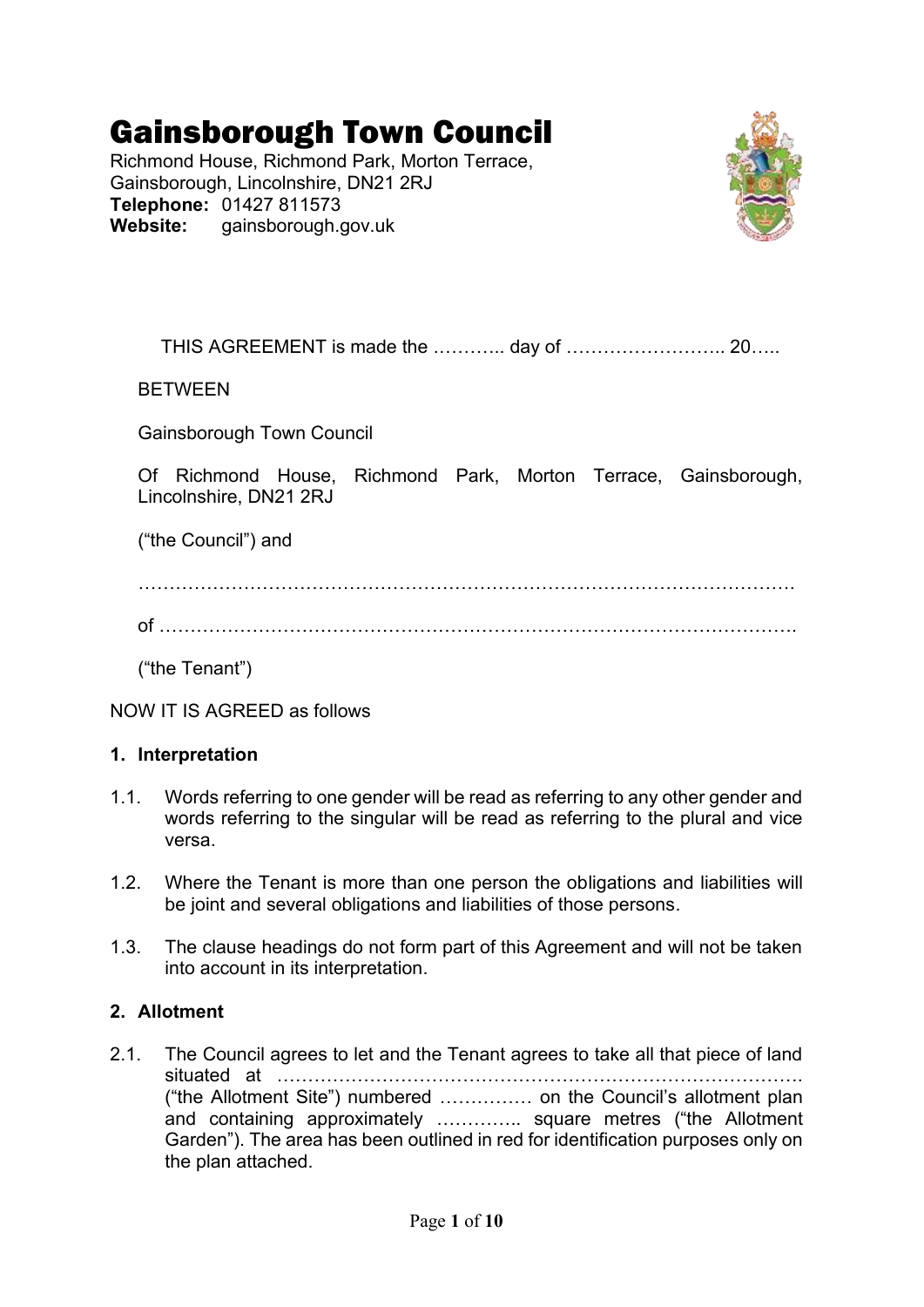# **3. Tenancy and Rent**

- 3.1. The Allotment Garden shall be held on a yearly tenancy from Gainsborough Town Council at an annual rent of £ .......... which is payable to the Council by the Tenant on the  $25<sup>th</sup>$  day of March each year ("the Rent Day").
- 3.2. 12 months notice of any rent increase will be given by the Council to the Tenant.
- 3.3. Water supply shall be included in the rental charge to the Tenant on an Allotment Site where the utility is available.
- 3.4. Where additional amenities are provided on the Allotment Site these will be taken into account when setting the following year's rent.

#### **4. Rates and Taxes**

4.1. The Council shall pay all rates, taxes, dues or other assessments which may at any time be levied or charged upon the Allotment Garden.

#### **5. Cultivation and Use**

- 5.1. The Tenant shall use the plot as an allotment garden only as defined by the Allotments Act 1922 (that is to say wholly or mainly for the production of vegetable, fruit and flower crops for consumption or enjoyment by the Tenant and his/her family) and for no other purpose.
- 5.2. The Tenant shall keep the Allotment Garden clean and in a good state of fertility and cultivation.
- 5.3. The Tenant shall keep the Allotment Garden free of hazards, e.g. broken glass or scrap metal etc., and reasonably free from weeds and noxious plants.
- 5.4. The Tenant may not carry on any trade or business from the Allotment Site. A small amount of surplus produce may be sold as ancillary to the provision of crops for the family.
- 5.5. The Tenant shall have at least one quarter (25%) of the Allotment Garden under cultivation of crops after 3 months and at least three quarters (75%) of the Allotment Garden under cultivation of crops after 12 months and thereafter. The cultivation of crops does not include fruit trees.

### **6. Prohibition on Under letting**

6.1. The Tenant shall not underlet (sometimes referred to as 'subletting'), assign or part with possession of the Allotment Garden or any part thereof. This shall not prohibit another person, authorised by the Tenant, from cultivation of the plot for short periods of time when the Tenant is incapacitated by illness or is on holiday, the Council is to be informed of the other person's name.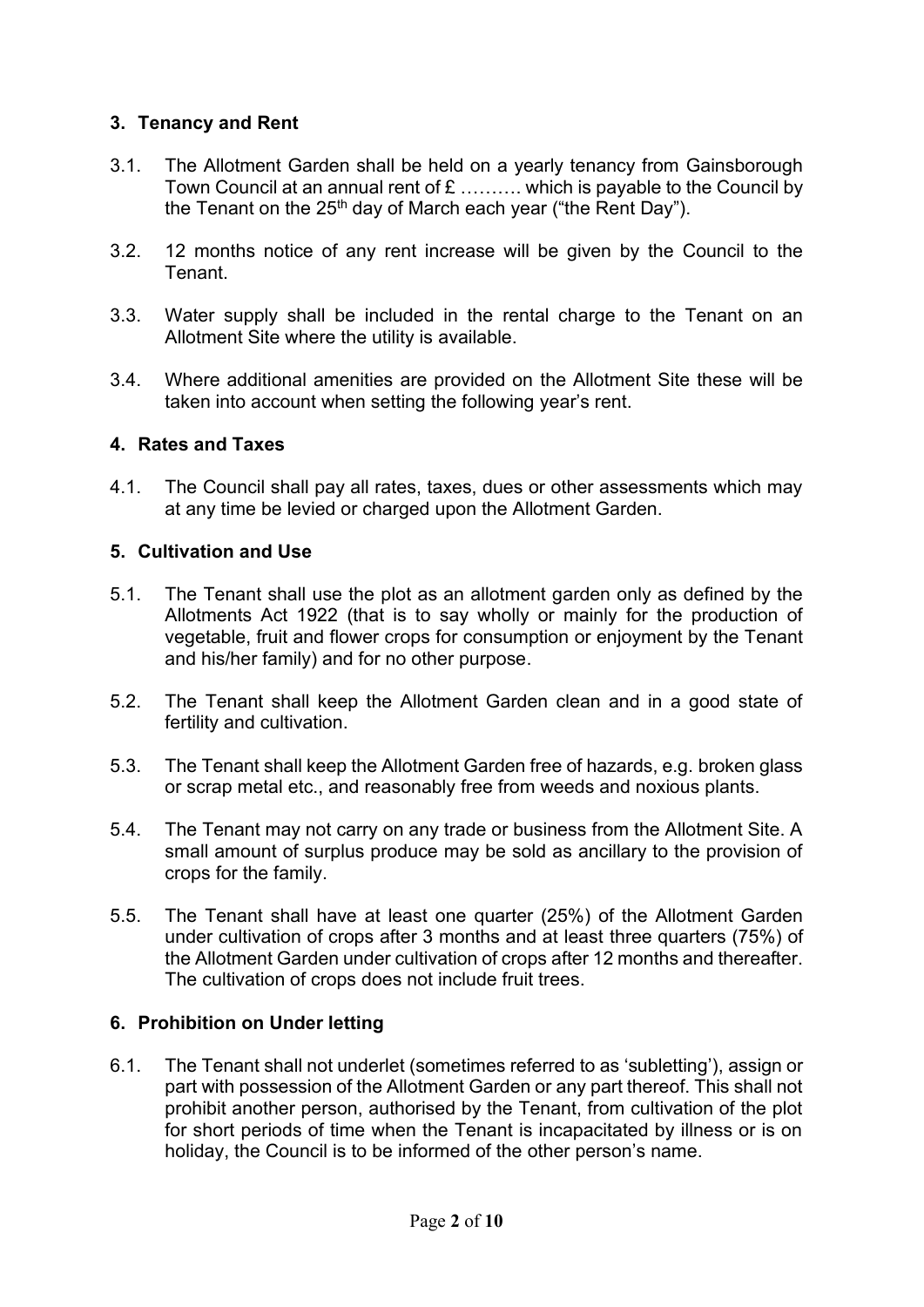# **7. Conduct**

- 7.1. The Tenant must at all times during the tenancy observe and comply fully with all enactments, statutory instruments, local, parochial, or other byelaws, orders or regulations affecting the Allotment Site.
- 7.2. The Tenant must comply with the conditions of use attached as Schedule 1.
- 7.3. The Tenant must not cause, permit, or suffer any nuisance or annoyance to any other plot holder or neighbouring resident of the Allotment Site and must conduct himself appropriately at all times.
- 7.4. The Allotment Garden may not be used for any illegal or immoral purposes and the Tenant must observe all relevant legislation or codes of practice relating to activities they carry out on the Allotment Garden.
- 7.5. The Tenant shall not enter onto any other plot at any time without the express permission of the relevant plot holder.
- 7.6. Any person who accompanies the Tenant to cultivate or harvest may not at any time enter onto another plot without the express permission of the relevant plot holder. The Tenant is responsible for the actions of children and others entering the Allotment Site with his/her permission.
- 7.7. The Tenant must not remove produce from any other plot without the express permission of the relevant plot holder.

#### **8. Lease Terms**

8.1. The Tenant must observe and perform all conditions and covenants that apply to the Allotment Site contained in any lease under which the Council hold the Allotment Site.

### **9. Termination of Tenancy**

- 9.1. The tenancy of the Allotment Garden shall terminate
	- 9.1.1. automatically on the Rent Day next after the death of the Tenant, or
	- 9.1.2. by either the Council or the Tenant giving to the other at least twelve months notice in writing expiring on or before 6 April or on or after 29 September in any year, or
	- 9.1.3. by re-entry by the Council after 3 months previous notice in writing to the Tenant on account of the Allotment Garden being required:
		- 9.1.3.1. for building, mining, or any other industrial purpose or for roads or sewers necessary in connection with any of those purposes, or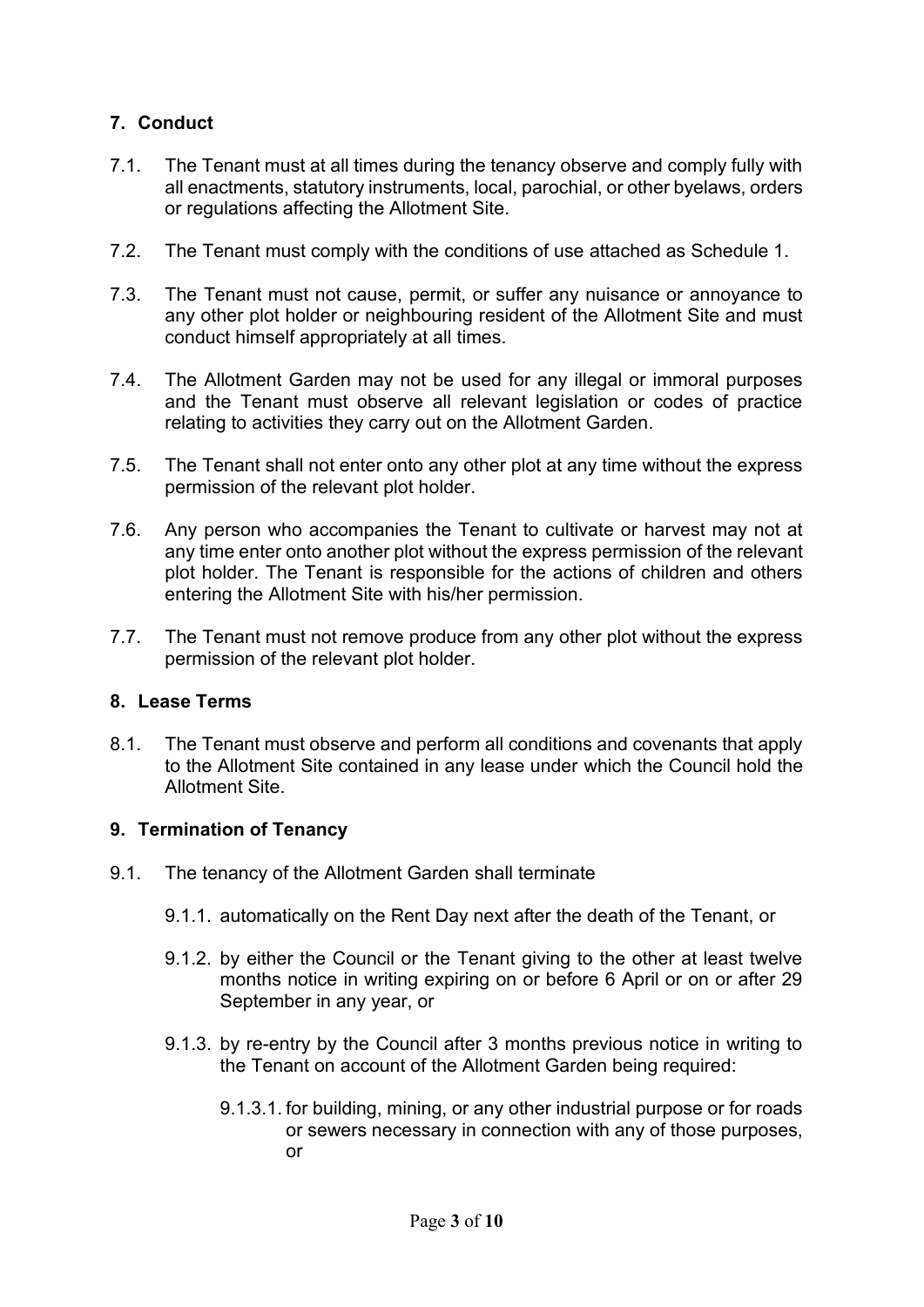- 9.1.3.2. for any purpose (not being the use of the Allotment Garden for agriculture) for which it was acquired by the Council, or has been appropriated under any statutory provision, or
- 9.1.4. by re-entry if the rent is in arrears for not less than 40 days, or
- 9.1.5. by re-entry if the Tenant is not duly observing the conditions of this tenancy, or
- 9.1.6. by re-entry if the Tenant becomes bankrupt or compounds with his/her creditors, or
- 9.1.7. by the Council giving the Tenant at least one months notice in writing if, not less than 3 months after the commencement of this Agreement, it appears to the Council that the Tenant is resident out of the Gainsborough Town Council area.
- 9.2. In the event of the termination of the tenancy the Tenant shall return to the Council any property (keys, etc.) made available to him during the Tenancy and shall leave the plot in a clean and tidy condition.
- 9.3. If in the opinion of the Council the plot has not been left in a satisfactory condition, any work carried out by the Council to return the plot to a satisfactory condition shall be charged to the Tenant (section 4 Allotments Act 1950).

#### **10.Change of Address**

10.1. The Tenant must immediately inform the Council of any change of address.

### **11.Notices**

- 11.1. Any notice given under this agreement must be in writing and to ensure safe receipt should be delivered by hand or sent by registered post or recorded delivery. A notice may be sent by email if a confirmatory copy is delivered by hand or sent by registered post or recorded delivery on the same day.
- 11.2. Any notice served on the Tenant should be delivered at or sent to his/her last known home address. Any address served on the Council should be sent to the address given in this agreement or any address specified in a notice given by the Council to the Tenant.
- 11.3. A notice sent by registered post or recorded delivery is to be treated as having been served on the third working day after posting whether it is received or not.
- 11.4. A notice sent by email is to be treated as served on the day on which it is sent or the next working day where the email is sent after 1600 hours or on a nonworking day, whether it is received or not, unless the confirmatory copy is returned to the sender undelivered.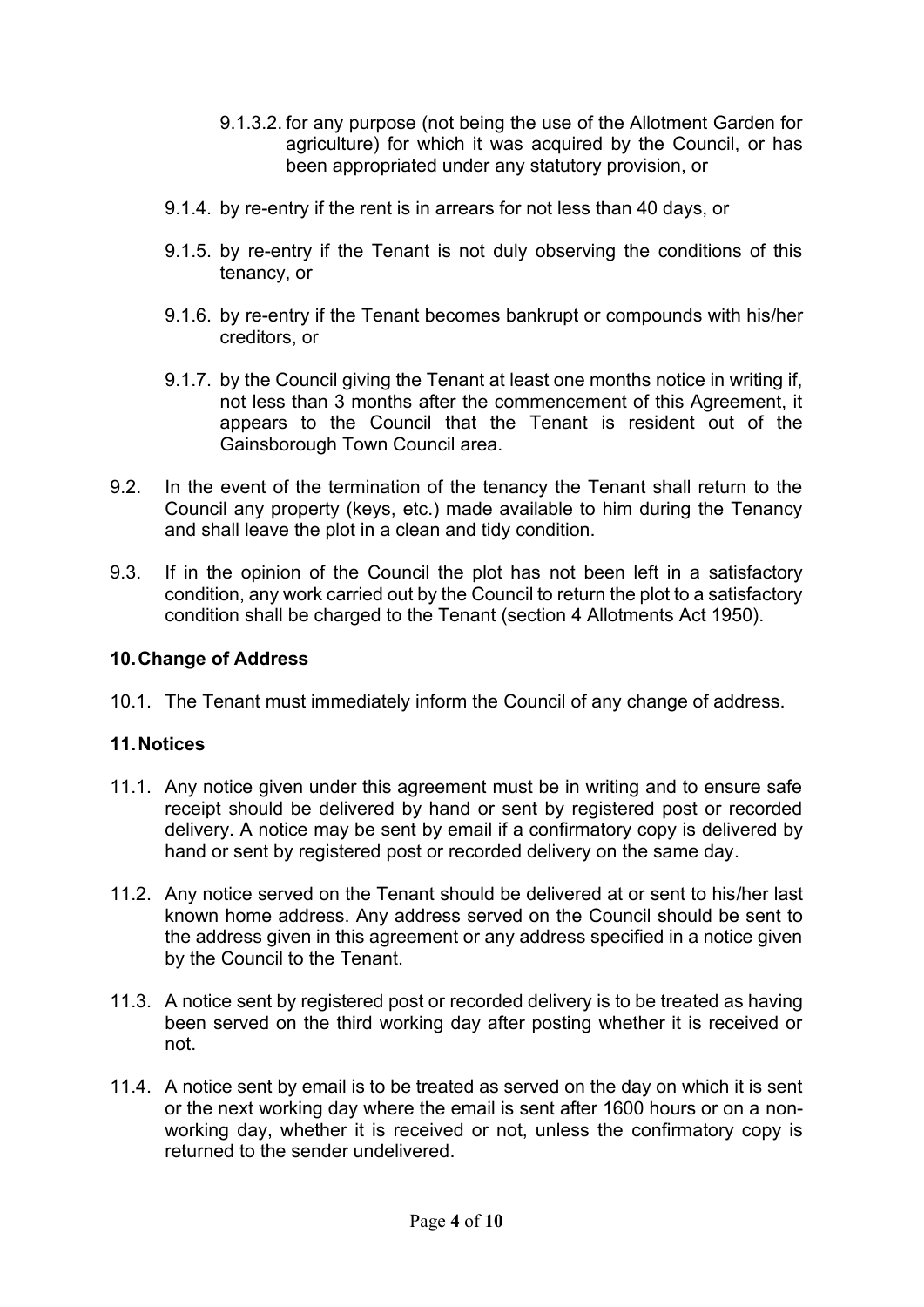Signed by

…………………………………………………….

# **THE TENANT**

and

…………………………………………………….

# **TOWN CLERK (PROPER OFFICER)**

For and on behalf of the Council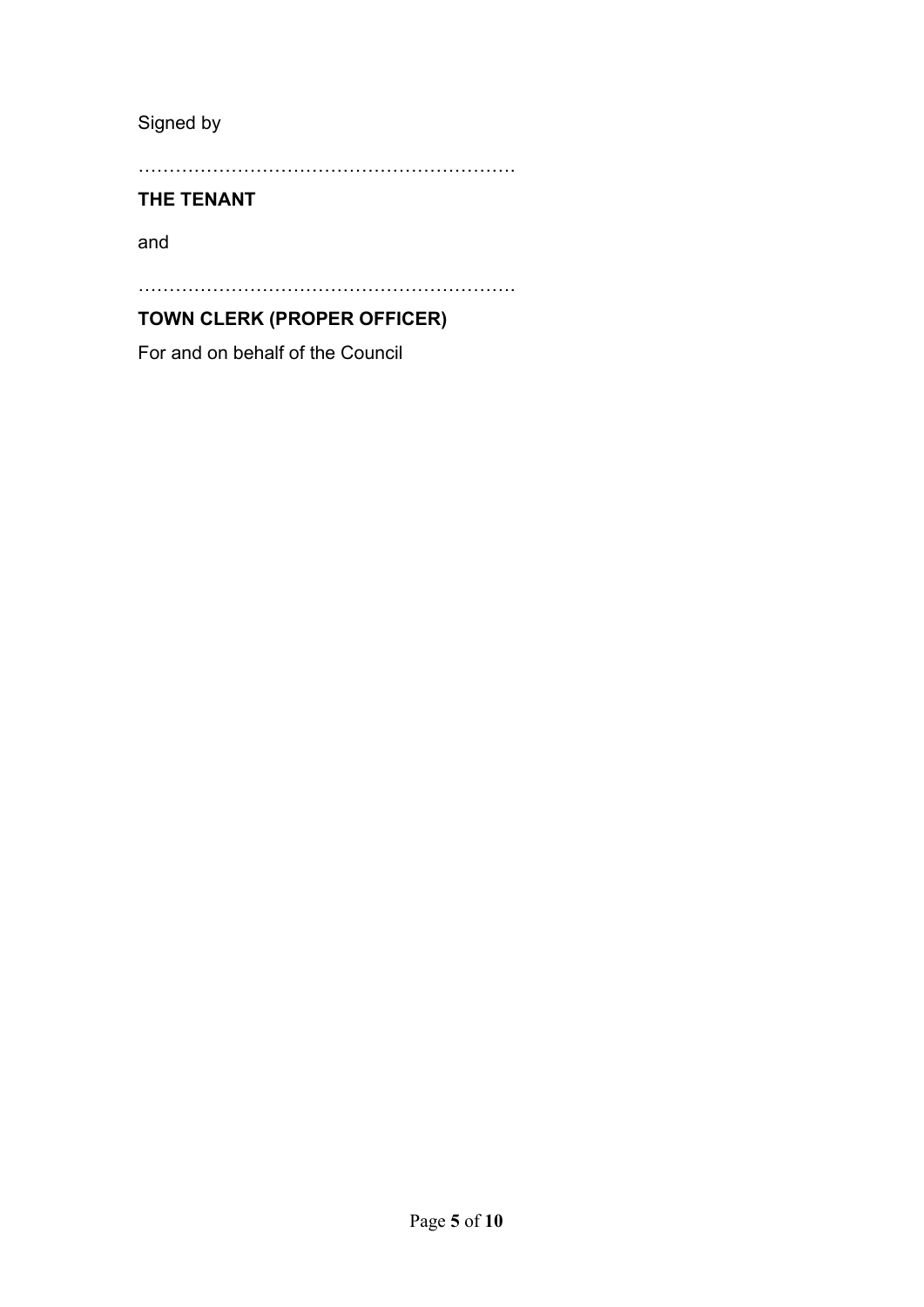# SCHEDULE 1

#### Conditions of Use

#### **1. Trees**

- 1.1. The Tenant shall not without the written permission of the Council cut, prune, lop or fell any trees, apart from carrying out the recognised pruning practices of fruit trees.
- 1.2. The Tenant shall not plant any trees other than dwarf fruiting trees and or fruiting bushes without the prior written permission of the Council.

#### **2. Boundaries and Paths**

- 2.1. The Tenant shall keep every hedge that forms part of the boundary of his/her Allotment Garden properly cut and trimmed, all pathways between plots trimmed and well maintained up to the nearest half width by each adjoining tenant, keep all ditches properly cleansed and maintained and keep in repair any other fences and any other gates or sheds on his/her Allotment Garden.
- 2.2. Hedges should be no higher than 150cm (5ft) between Allotment Gardens and 180cm (6ft) at the site boundary.
- 2.3. The Tenant must not plant any shrub, hedge or bush without first obtaining the Council's written permission.
- 2.4. The Tenant shall not fence the Allotment Garden without first obtaining the Council's written permission.
- 2.5. The Tenant shall not use any glass, spikes, barbed wire, razor wire, or material likely to cause injury as part of the boundary of the Allotment Garden.
- 2.6. The Tenant must keep in repair any fences and gates forming part of the Allotment Garden.
- 2.7. Paths and haulage ways (accessways or roads) must be kept clear and tidy at all times. The Tenant must not obstruct or permit the obstruction of any of the paths or roads which provide a means of access to and from the Allotment Garden or the Allotment Garden of another tenant.

#### **3. Security**

3.1. The Tenant shall be issued with a key or access code to the Allotment Site. No replicas of keys are to be made. The key or access code is to be used by the Tenant only or by an authorised person under paragraphs 5 and 6 of the Agreement. A deposit might be required when a key is issued.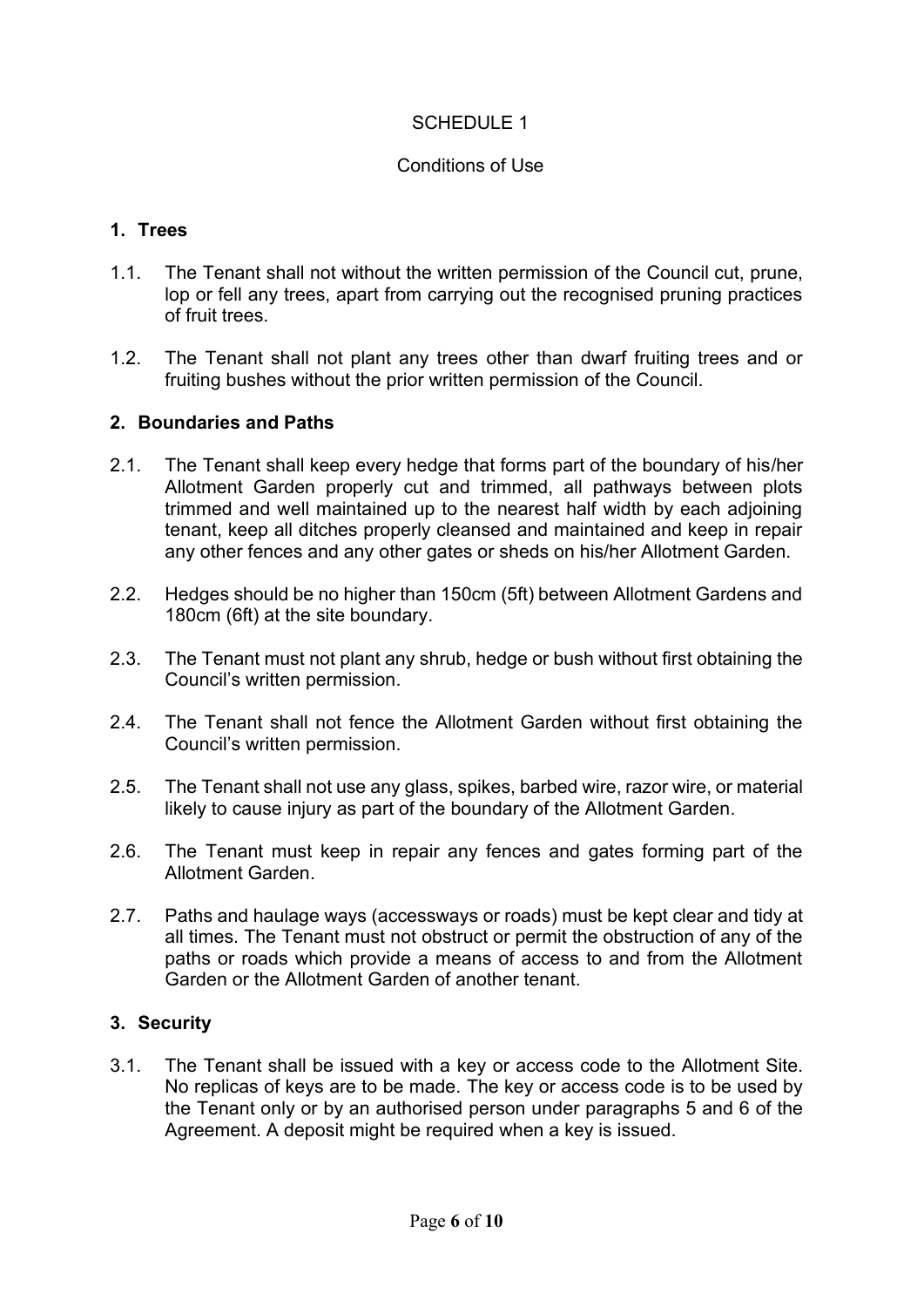3.2. The Allotment Site access gate shall be closed and locked at all times. For the protection of lone tenants and prevention of unauthorised visitors, the emergency services may be provided with keys. Please ensure that the gate is locked at all times after you enter and after you leave the Allotment Site.

# **4. Inspection**

4.1. An officer of the Council may enter the Allotment Garden at all reasonable times for inspection of the state of cultivation and general condition of the plot, sheds, greenhouses, polytunnels and any livestock. Wherever possible this will take place at a mutually agreed and mutually convenient time. Full access must be given by the Tenant to the officer of the Council during such an inspection.

# **5. Fire**

- 5.1. Fires are allowed for the burning of materials from the Allotment Garden only (diseased plants and dried-out organic material) that will burn without smoke or hazardous residue, between 1<sup>st</sup> April and 30<sup>th</sup> September.
- 5.2. You must save any routine bonfire material for period between 1st October and 31st March.
- 5.3. Tenants are encouraged to compost as much of the green waste from the Allotment Garden as possible, but we understand that bonfires may be necessary to get rid of some waste from time to time.
- 5.4. YOU MUST:
	- Only burn woody materials that will not compost, perennial weeds, such as bindweed or diseased plant material, such as potato haulms with blight
	- Make sure that what you burn is dry so that it will give off the least amount of smoke
	- Only burn if there is little or no wind so that smoke will not blow onto the road, neighbouring property or other plots
	- Use a container to burn in such as a barrel or incinerator
	- Have a full watering can or bucket ready to put the fire out when needed

# 5.1 YOU MUST NOT:

- Burn any manufactured materials such as plastics or rubber
- Burn any business waste on your allotment
- Use accelerants, such as petrol, to get the fire started
- Burn near hedges, buildings or anything else that might catch fire
- 5.5. All fires must be attended at all times and not cause a nuisance to neighbouring residents or other plot holders. All fires must be fully extinguished before leaving the Allotment Site**.**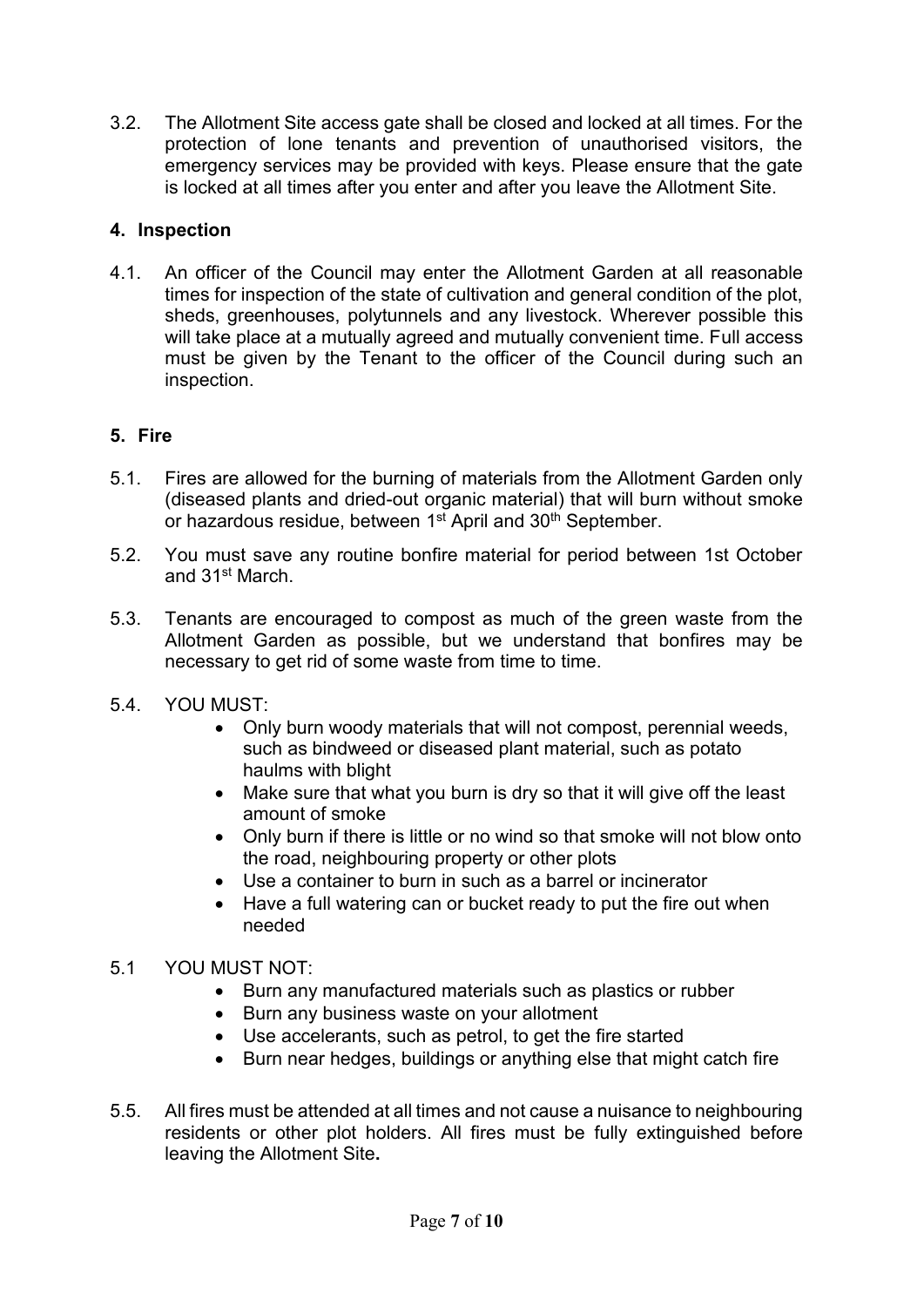5.6. The Tenant shall not bring or allow to be brought on to the Allotment Site any materials for the purpose of burning such waste.

# **6. Water**

- 6.1. The Tenant shall practice sensible water conservation, utilise covered water butts on sheds and other buildings and consider mulching as a water conservation practice.
- 6.2. The Tenant shall have consideration at all times for other tenants when extracting water from water points. No hosepipes or sprinklers are to be used on the Allotment Garden.
- 6.3. Mains water supplies are usually turned off during the winter. The Tenant must be prepared to bring any water required onto the Allotment Site between October and April.

# **7. Dogs**

- 7.1. The Tenant shall not bring or cause to be brought onto the Allotment Site a dog unless it is held at all times on a leash and remains with the Tenant on the Tenant's Allotment Garden only.
- 7.2. The Tenant must ensure that any dog they bring onto the site does not cause a nuisance to others and that dog faeces (mess) are removed and disposed of off-site by the Tenant.

# **8. Livestock**

- 8.1. Except with the prior written permission of the Council the Tenant shall not keep any animals or livestock on the Allotment Garden save rabbits and hens (no Cockerels) to the extent permitted by section 12 Allotments Act 1950. Such animals are not to be kept for trade or business purposes and accordingly to be limited in number as the Council may provide in writing.
- 8.2. An application to keep pigeons will only be considered for Allotment Gardens on the North Warren Allotment Site.
- 8.3. The Tenant must provide additional emergency contact details if they keep animals or livestock on the Allotment Garden.
- 8.4. Livestock must be kept so that they are not prejudicial to health or a nuisance. They must also be kept in accordance with all relevant legislation and the relevant Council policies.

### **9. Buildings and Structures**

9.1. No more than one quarter (25%) of the Allotment Garden can be hard landscaped (patio, internal paths, etc.) or to have a building (shed, greenhouse, polytunnel, etc.) erected on it.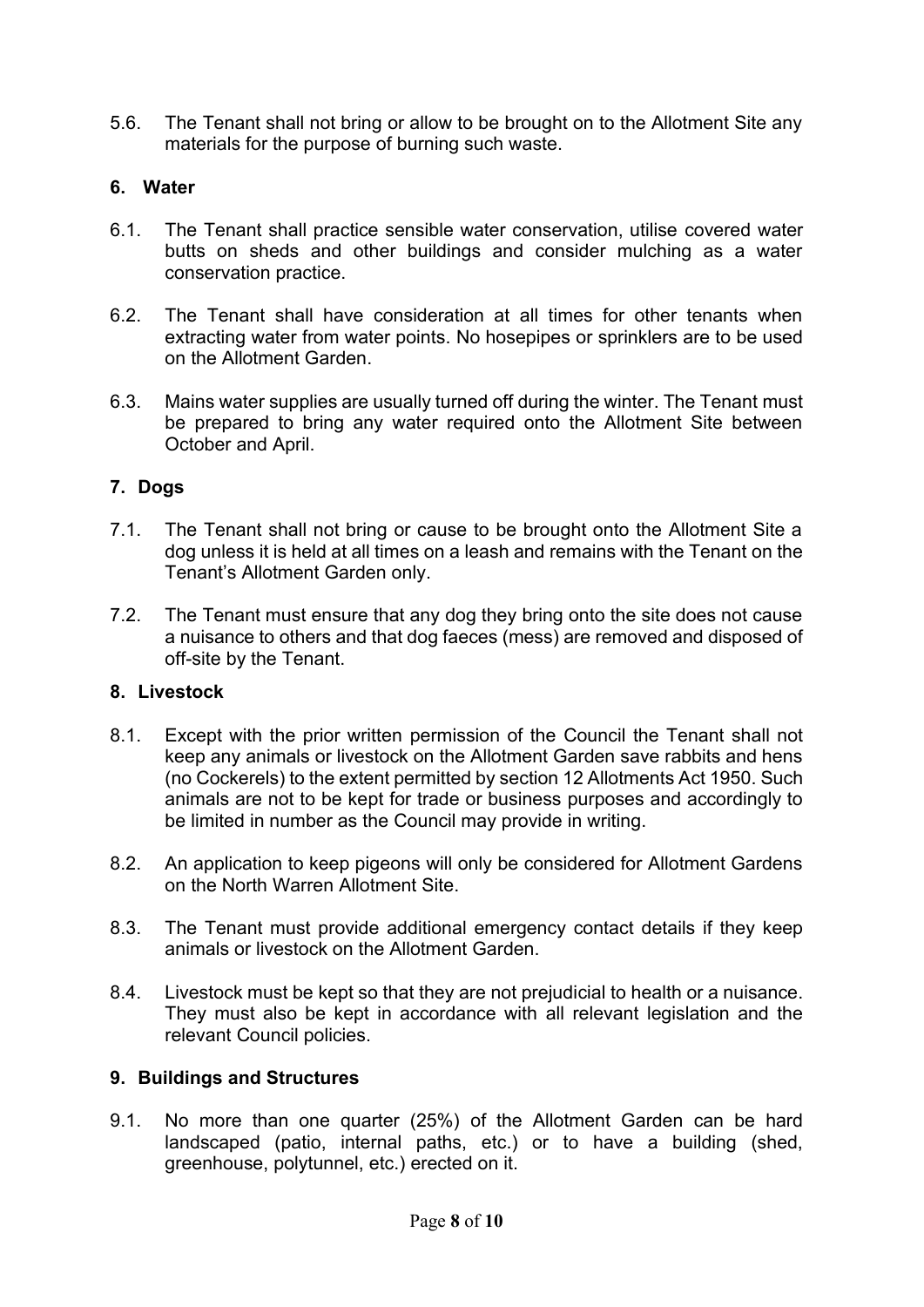- 9.2. The Tenant shall not without the written permission of the Council erect any building, pond or well on the Allotment Garden. The Tenant may also require permission from the relevant planning authority.
- 9.3. Permission shall not be refused by the Council for the erection of any building reasonably necessary for the purpose of keeping rabbits or hens or be unreasonably withheld for the erection of a shed, greenhouse or polytunnel.
- 9.4. A shed or greenhouse must be no more than 244cm (8ft) by 183cm (6ft) and 244cm (8ft) high. A polytunnel must be no more than 305cm (10ft) by 457cm (15ft).
- 9.5. Only glass substitutes such as polycarbonate, perspex or other alternatives may be used in any permitted structures.
- 9.6. The Tenant shall keep all sheds, greenhouses, polytunnels and other structures in good repair to the satisfaction of the Council.
- 9.7. Oil, fuel, lubricants, or other flammable liquids shall not be stored in any shed except in an approved container with a maximum capacity of 5 litres for use with garden equipment only.
- 9.8. The Council will not be held responsible for loss by accident, fire, theft, or damage from Allotment Garden.

#### **10.General**

- 10.1. The Tenant shall not deposit or allow other persons to deposit on the Allotment Garden any rubbish, refuse or any decaying matter (except manure and compost in such quantities as may reasonably be required for use in cultivation) or place any matter in the hedges, ditches or dykes in or surrounding the Allotment Site.
- 10.2. The Tenant must cover any manure on the Allotment Garden which has not been dug in.
- 10.3. All non-compostable waste shall be removed from the Allotment Site by the Tenant.
- 10.4. The Tenant shall not utilise carpets or underlay on the Allotment Garden.
- 10.5. The Council occasionally makes available a skip for tenants to dispose of bulky and heavy items. The skip is only for Allotment Garden waste and not for the disposal of hazardous waste or hazardous substances (asbestos, fuel, etc.). The Tenant must not store waste for the skip in shared or communal areas prior to disposal.
- 10.6. The Tenant must immediately report to the Council the discovery of asbestos on the site. The Tenant must not attempt to handle or dispose of asbestos.